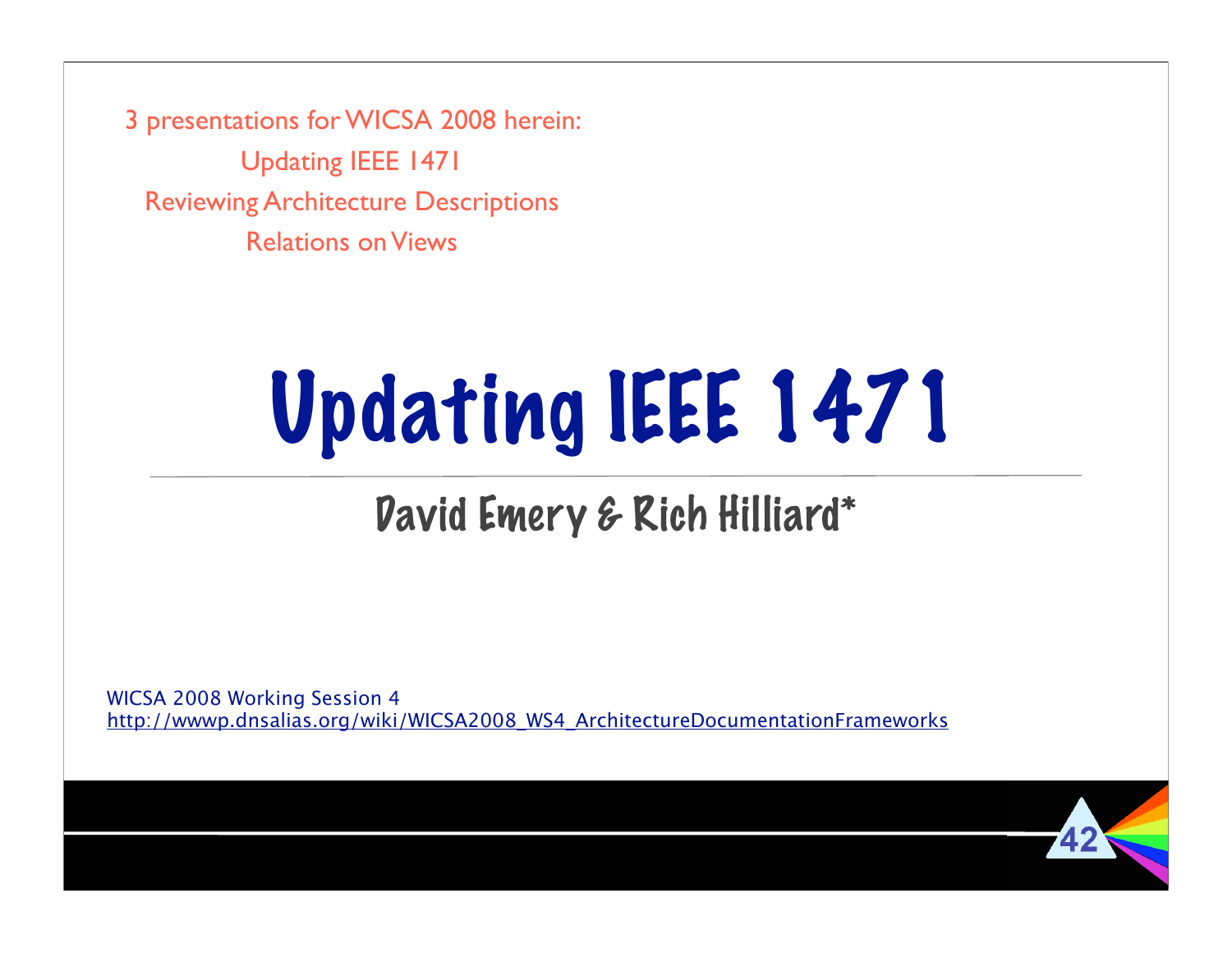## **Background**

- IEEE Std 1471–2000, **Recommended Practice for Architectural Description of Software-intensive Systems**
- o Became ANSI standard, 2001
- **O** ISO adopted IEEE 1471 on a fast-track ballot, March 2006
	- published as international standard, July 2007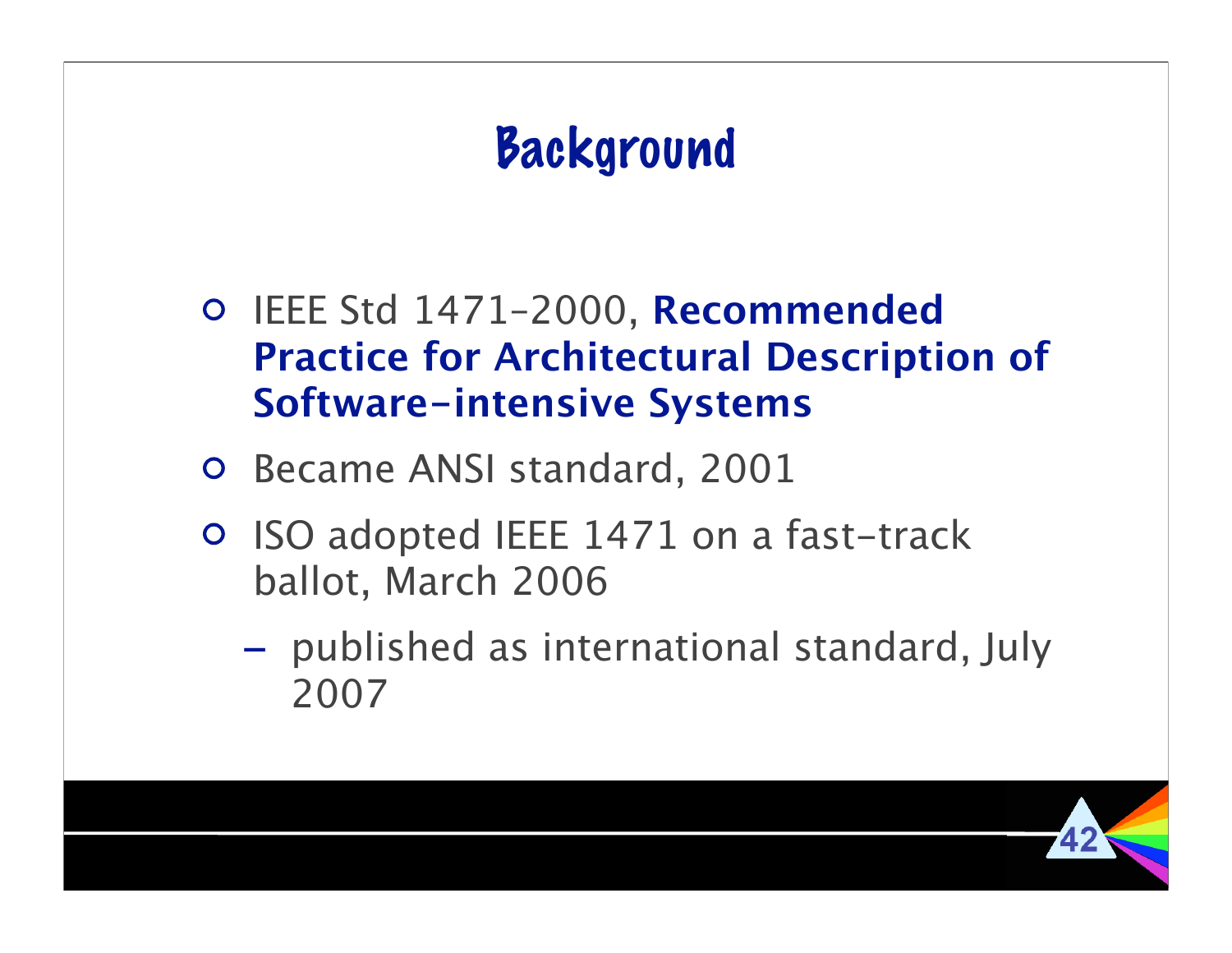| <b>ISO/IEC 42010:2007</b> | <b>INTERNATIONAL</b><br><b>ISO/IEC</b><br><b>STANDARD</b><br>42010<br><b>IEEE</b><br>Std 1471-2000<br>First edition<br>2007-07-15                                                                                                                                                    |
|---------------------------|--------------------------------------------------------------------------------------------------------------------------------------------------------------------------------------------------------------------------------------------------------------------------------------|
|                           | Systems and software engineering -<br>Recommended practice for architectural<br>description of software-intensive<br>systems<br>Ingénierie des logiciels et des systèmes - Pratique recommandée pour<br>la description architecturale des systèmes exigeant beaucoup de<br>logiciels |
|                           |                                                                                                                                                                                                                                                                                      |
|                           | Reference number<br>ISO/IEC 42010:2007(E)<br>IEEE<br>Std 1471-2000                                                                                                                                                                                                                   |
|                           | 42                                                                                                                                                                                                                                                                                   |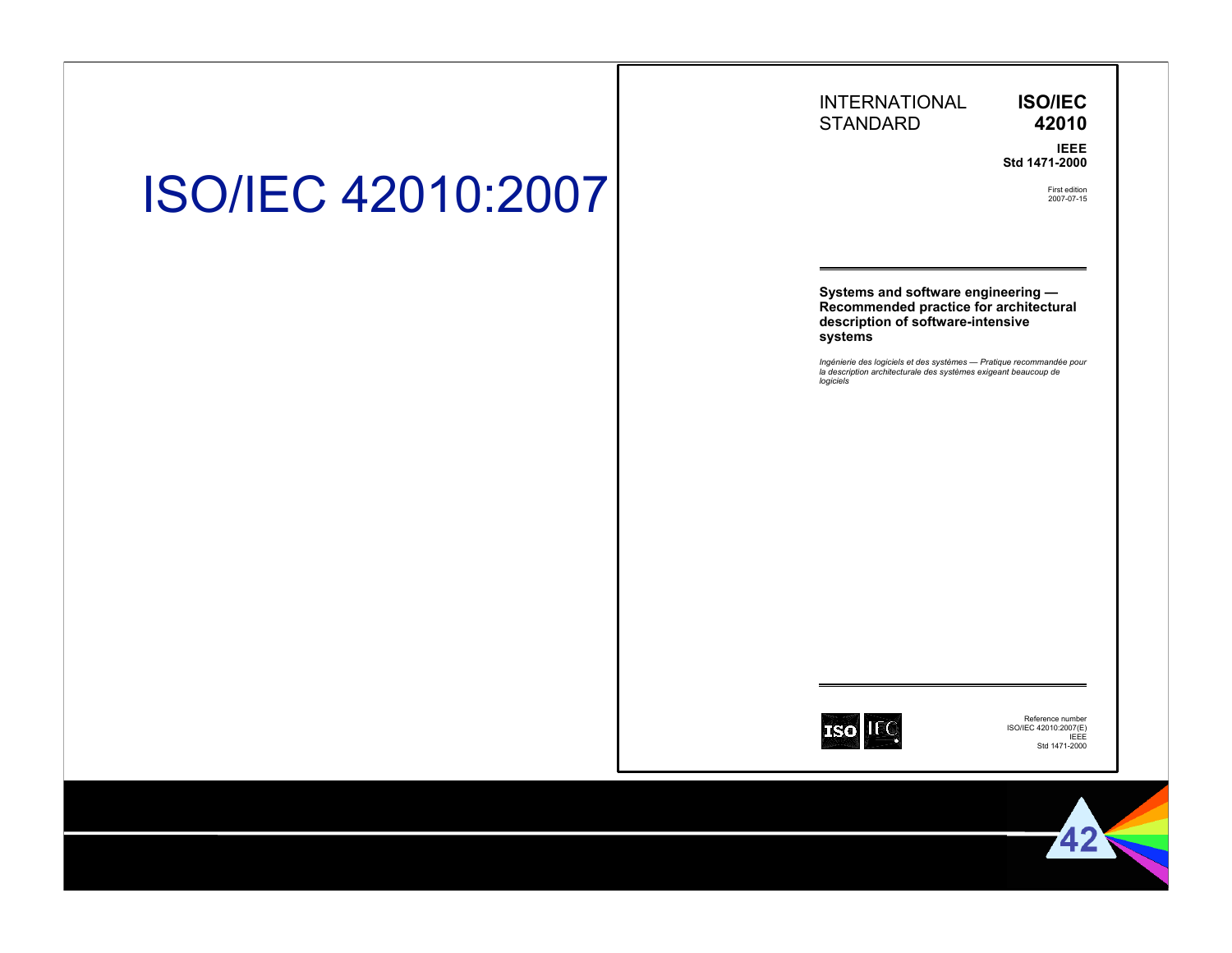## Revision by ISO/IEC JTC1/SC7 WG 42

- o ISO & IEEE will jointly revise the standard as...
	- ISO/IEC 42010 : Systems & Software Engineering — Architectural Description
- o Revision basis:
	- 184 comments from fast-track ballot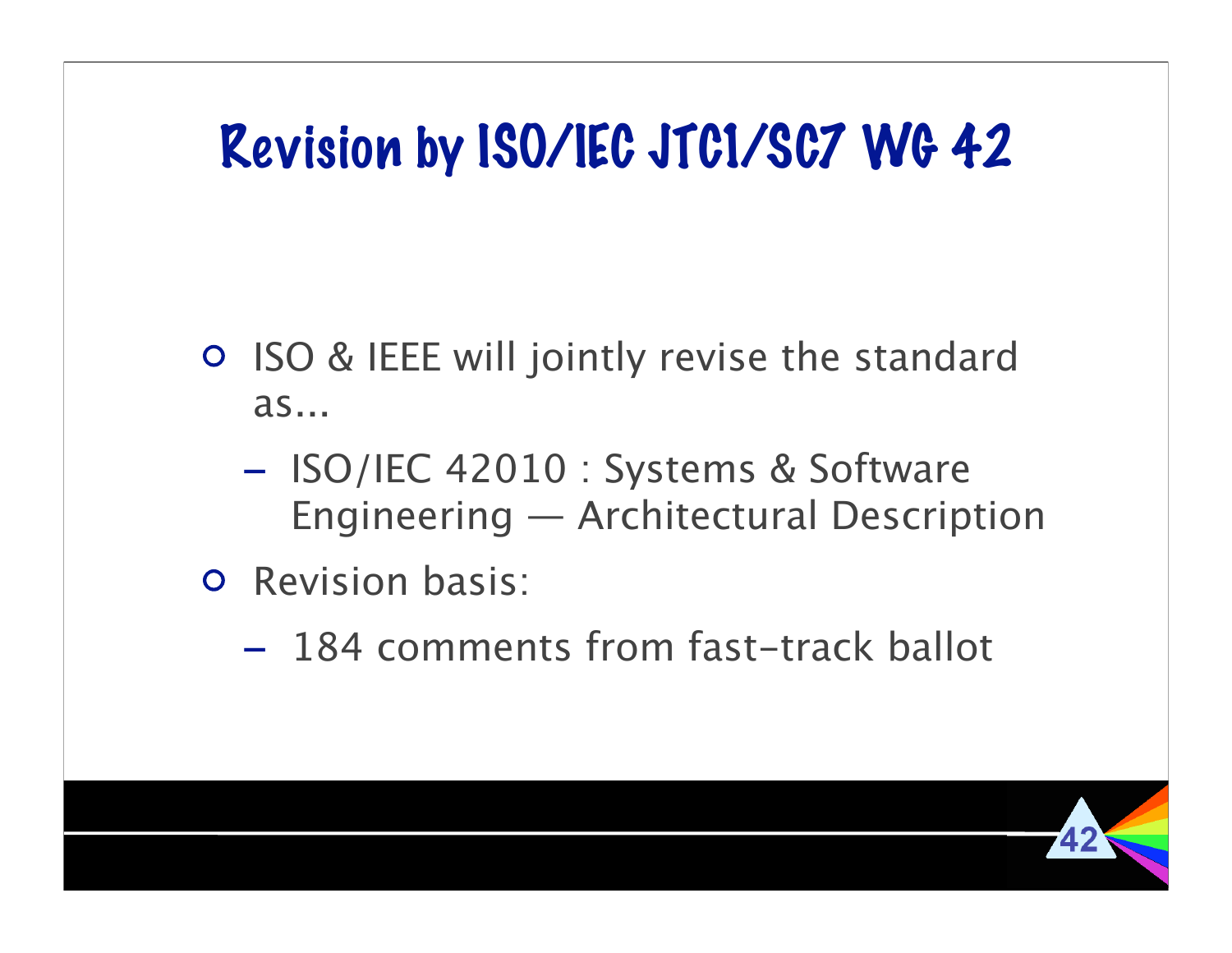## Revision: must do

Align with ISO life cycle process models:

- ISO 15288 (systems)
- ISO 12207 (software)
- Change scope from "software-intensive systems" to include "general systems"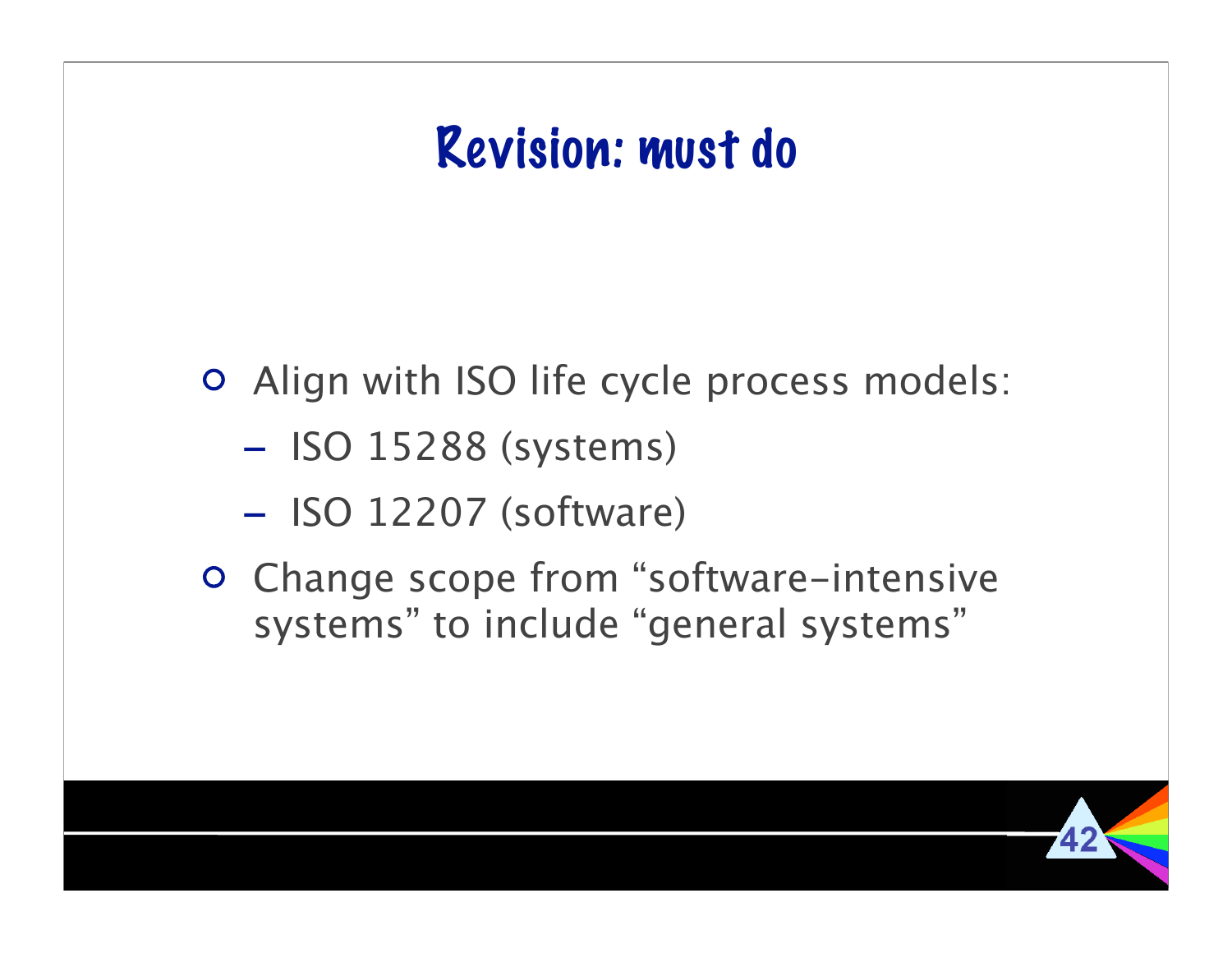## Revision: play nice with ISO

- Harmonize with other ISO "architecturerelated" standards
	- RM-Open Distributed Processing (ISO 10746\*)
	- Enterprise Architecture ("GERAM" ISO 15704\*)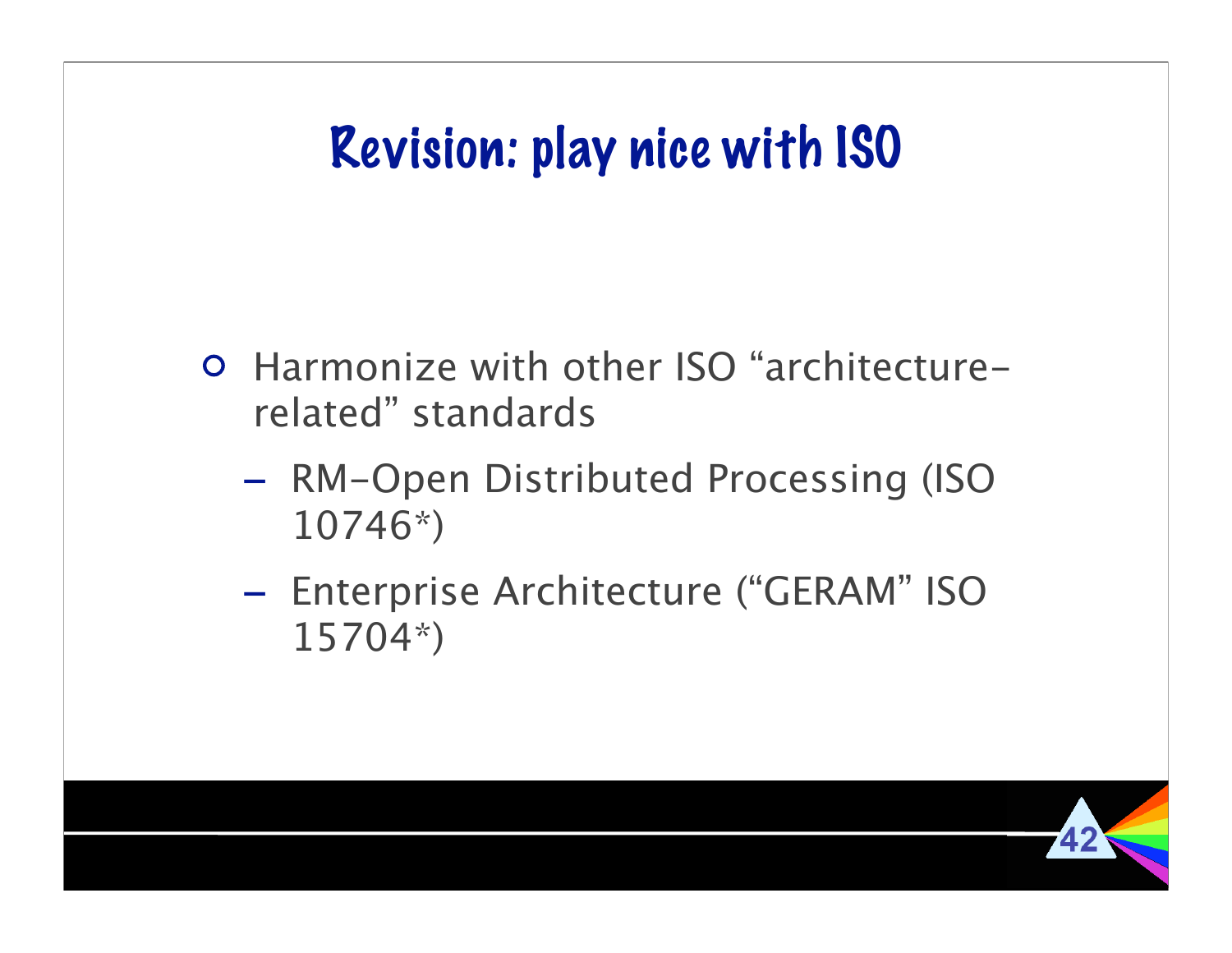## Revision: Timeline

- Moscow SC7 Plenary  $\overline{O}$ 
	- WD1 (July 2007)
- Montréal SC7 Interim (Oct 2007)
	- WD2 (March 2008)
- Berlin SC7 Plenary (May 2008)
	- joint with TC 184 (GERAM)
	- CD1
- China SC7 Interim (Oct 2008)  $\overline{O}$ 
	- CD2
- India SC7 Plenary (May 2009)  $\overline{O}$ 
	- **FDIS 42010**

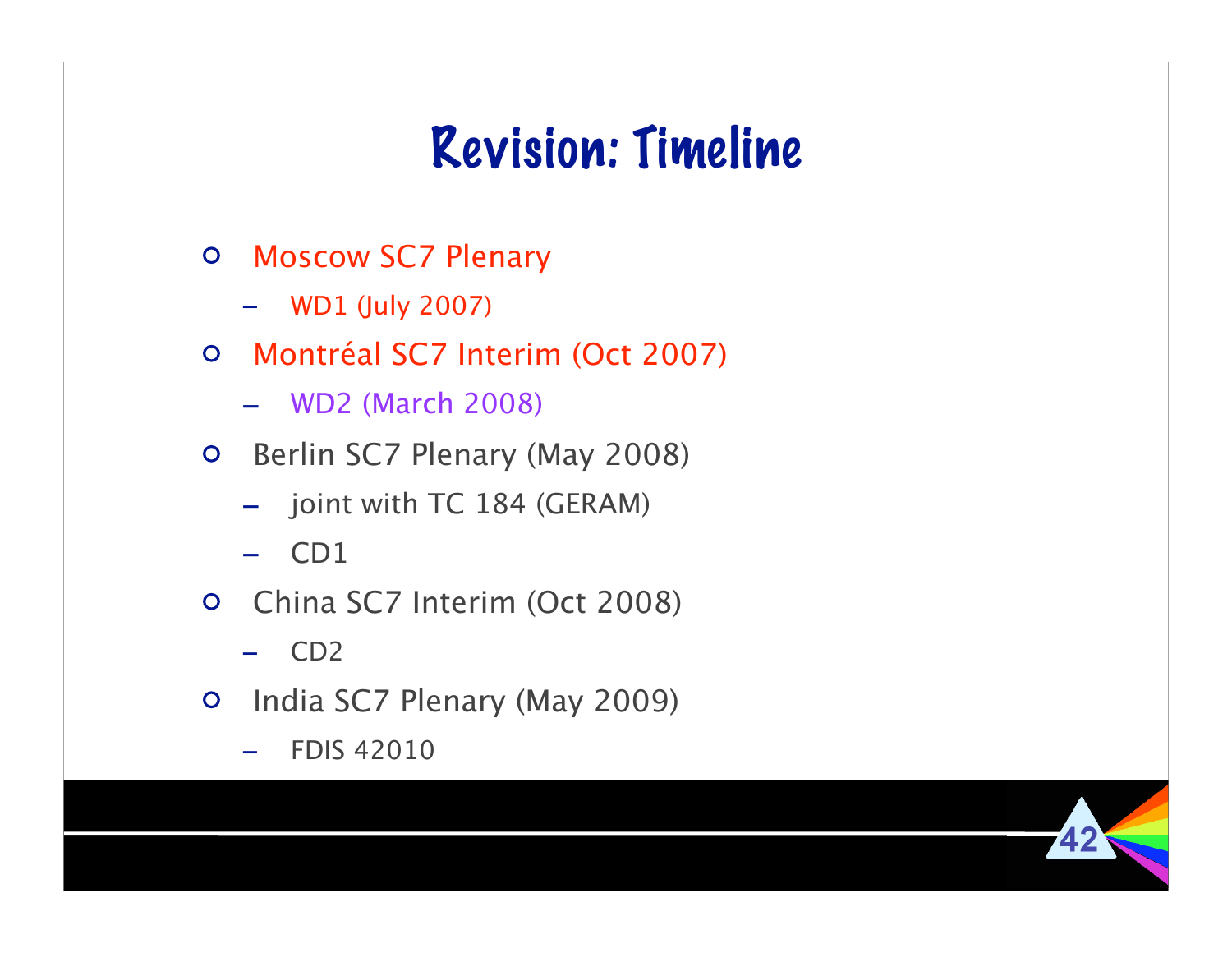## Core Conceptual Model

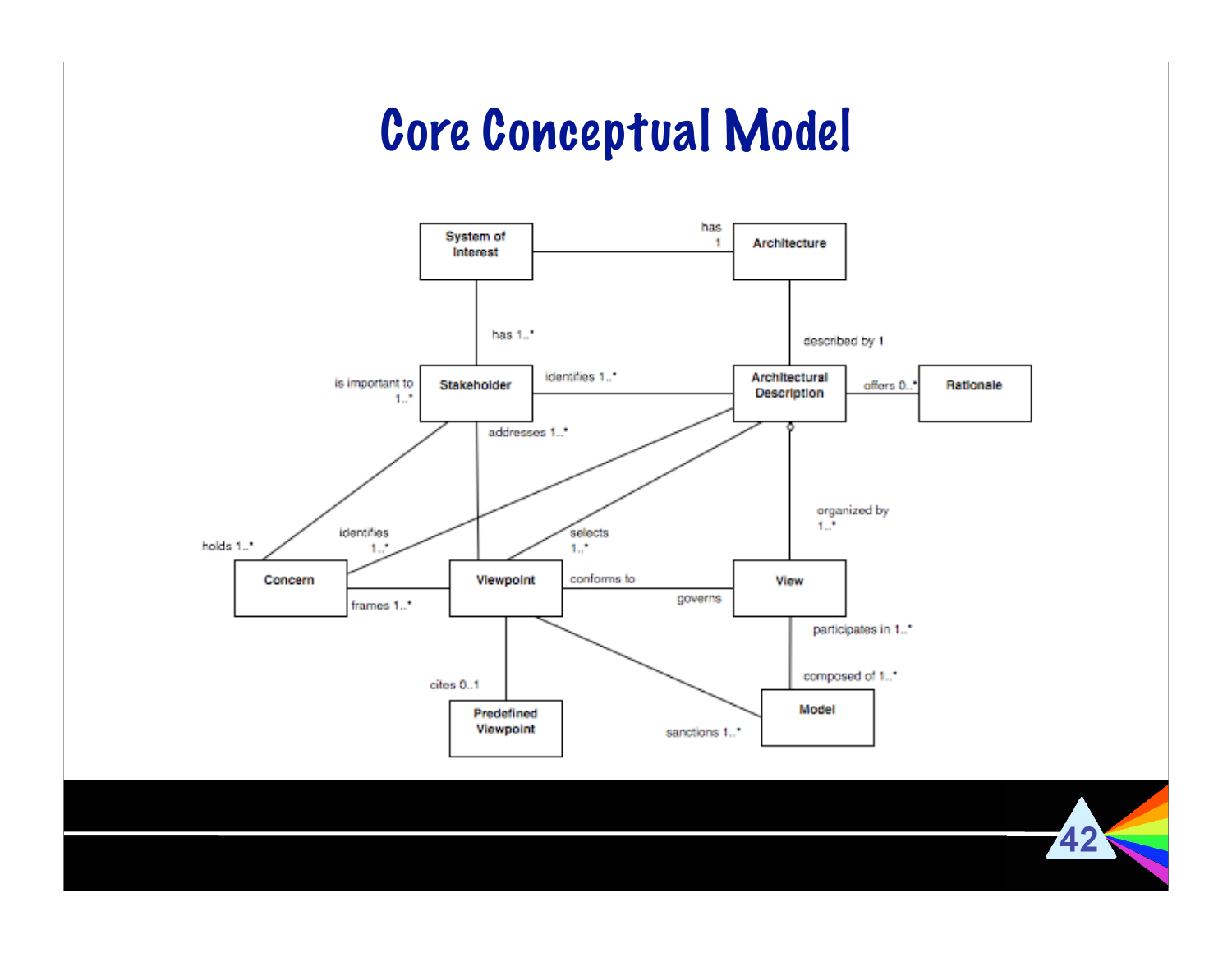## Advances in Architectural Description (since 2000)

- **O** Refine architectural rationale, support decision capture
- Relations on views: inter-view consistency, other uses
- Architectural Descriptions for multiple systems of interest
- Aspects in architectural description

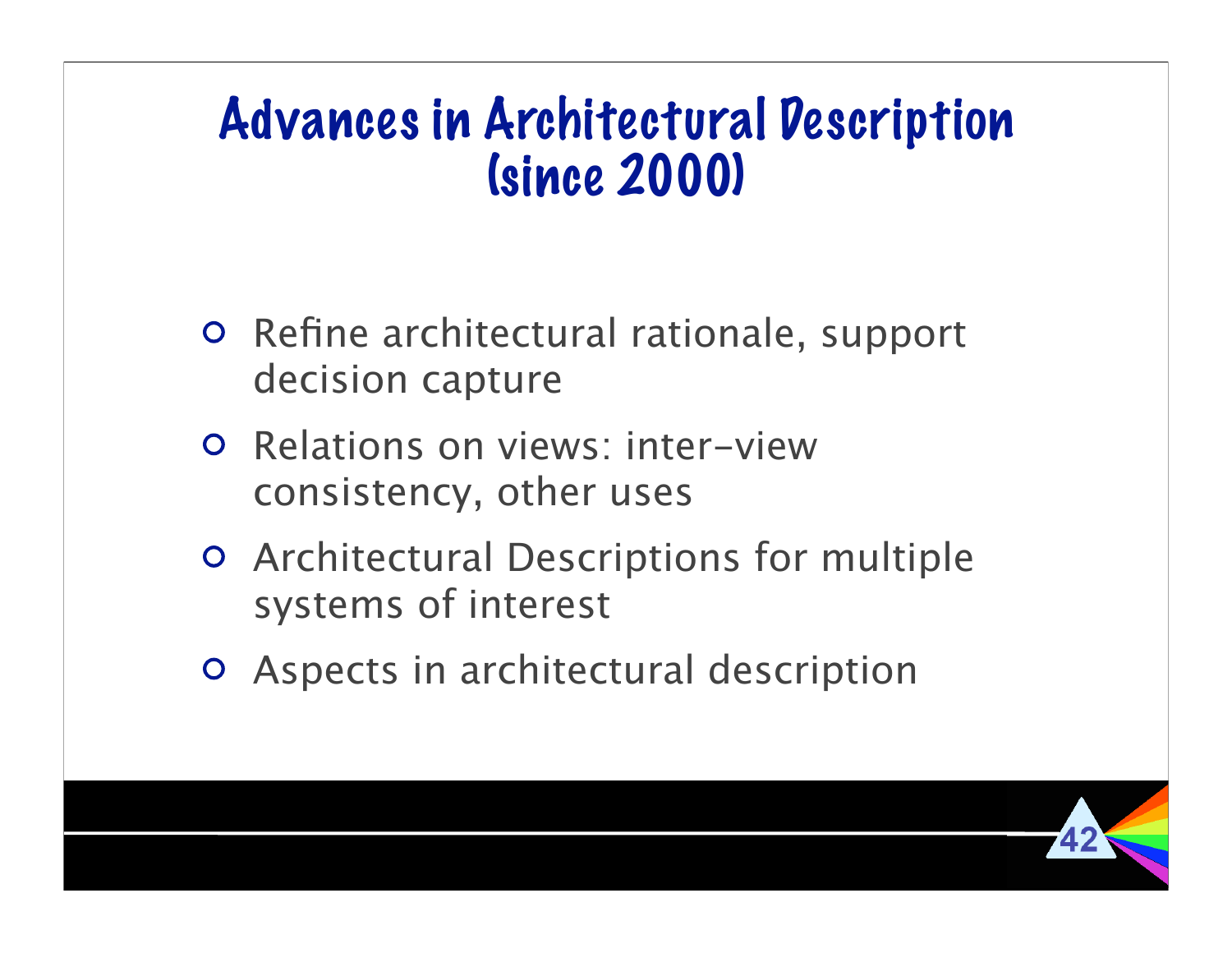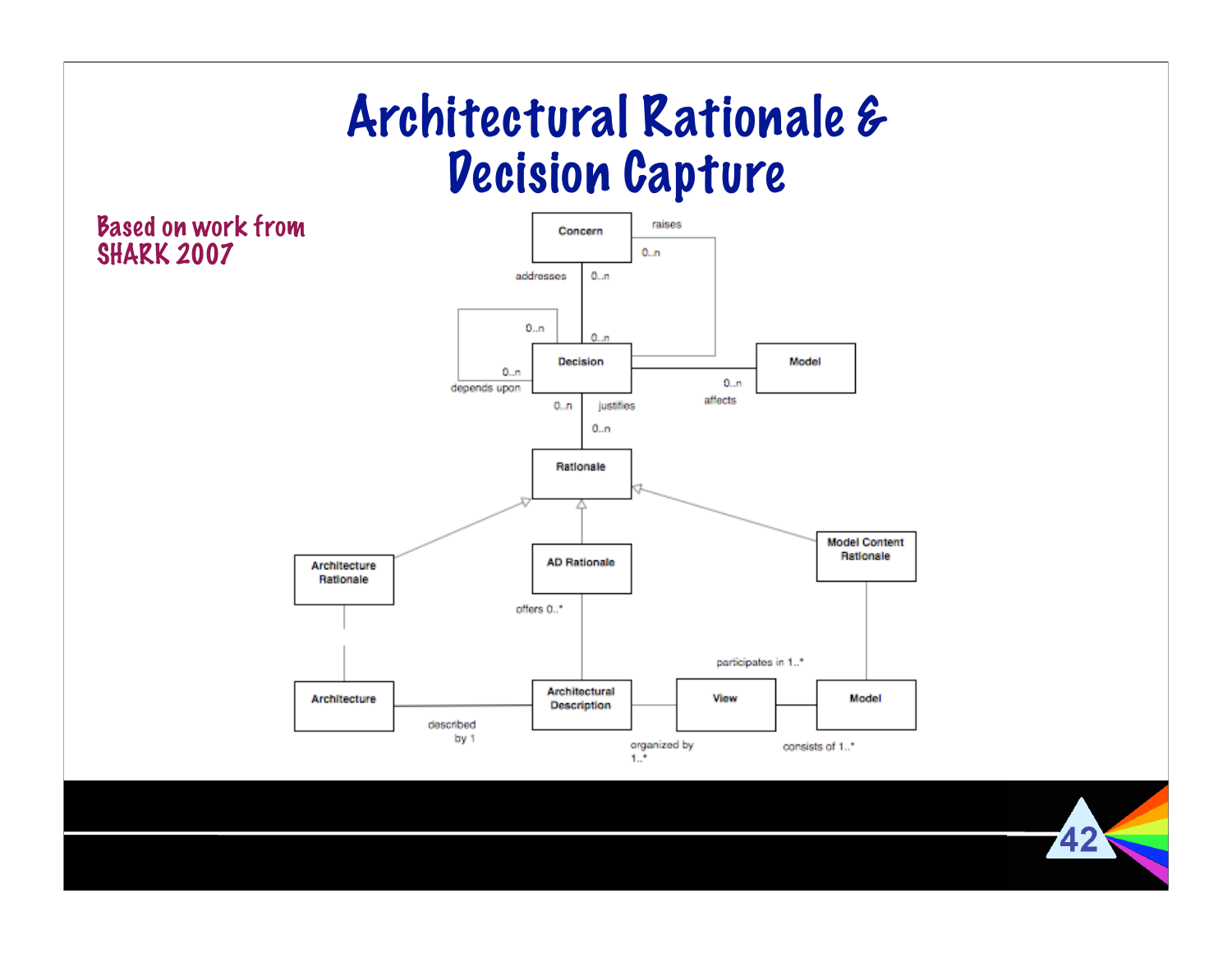## Revision: Fixes and Clarifications

- Clarify architectural models as major parts of views
- **O** Clean up terminology and the "metamodel"
	- tiers: conceptual, core; extensions
- o documents v. repositories?
- "architectural" v. "architecture description"?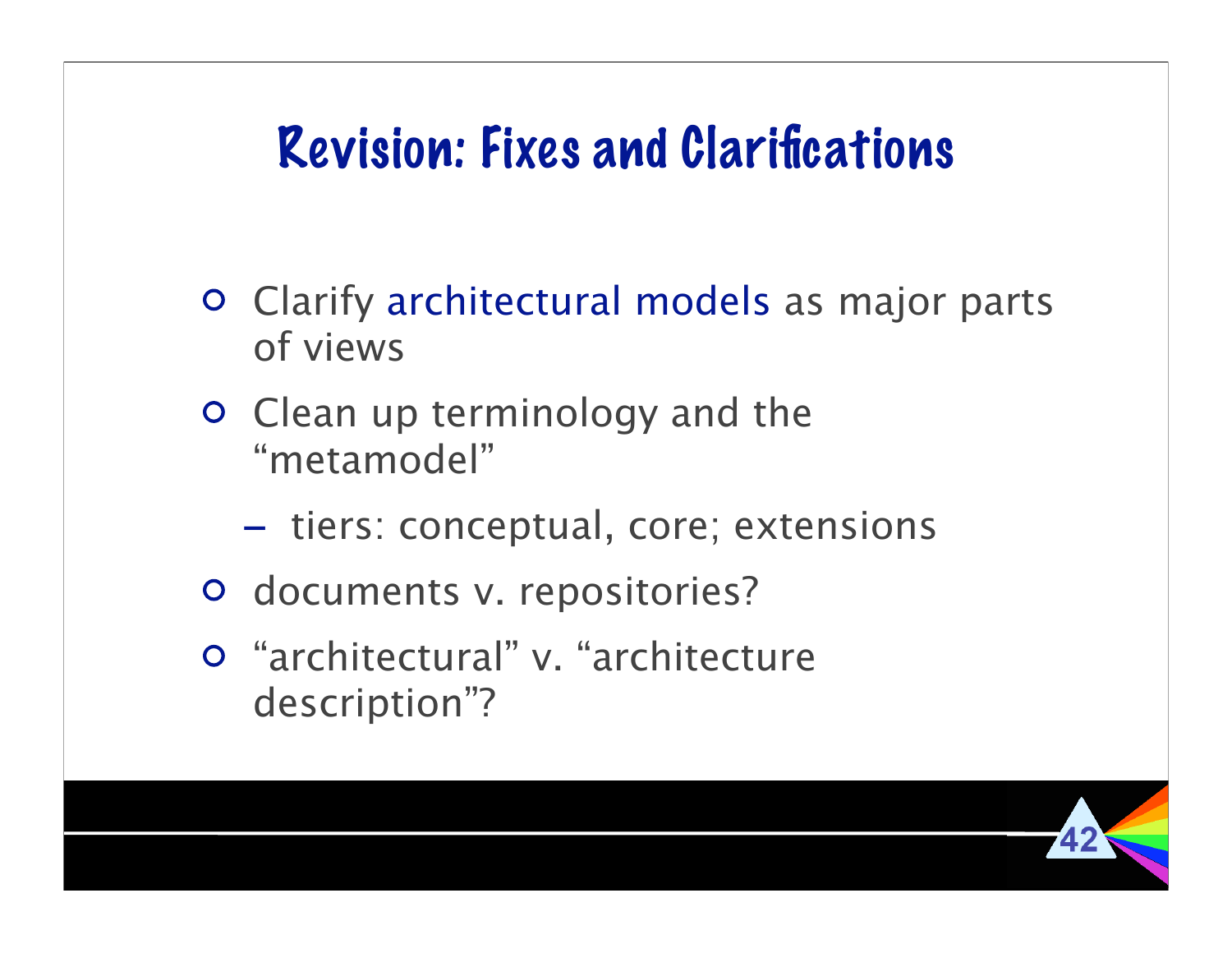## Revision: Annexes

- More & better examples!
- **O** Standard viewpoints?
	- scenarios (= use cases, change cases & "stakeholder cases")
	- component & connector
	- behavioral
- Evaluation of architecture descriptions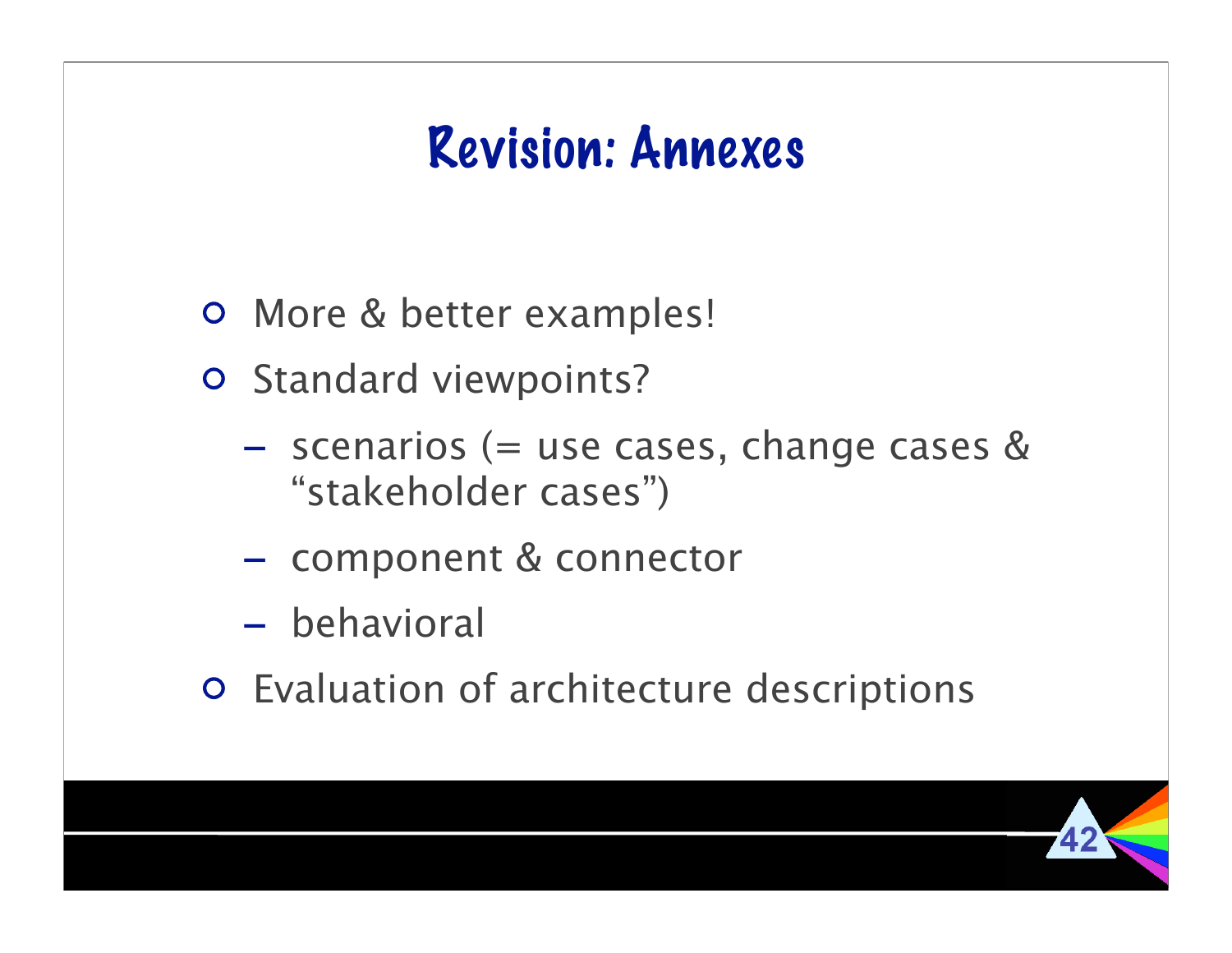### One more thing... Architecture frameworks

- Most Architects must work within an architecture framework
- **O** Some existing frameworks
	- architecture methods: Kruchten's 4+1; Hofmeister, Nord & Soni; Rozanski & Woods; ...
	- Zachman, TOGAF, DoDAF, MoDAF, ...
	- RM-ODP, GERAM, ...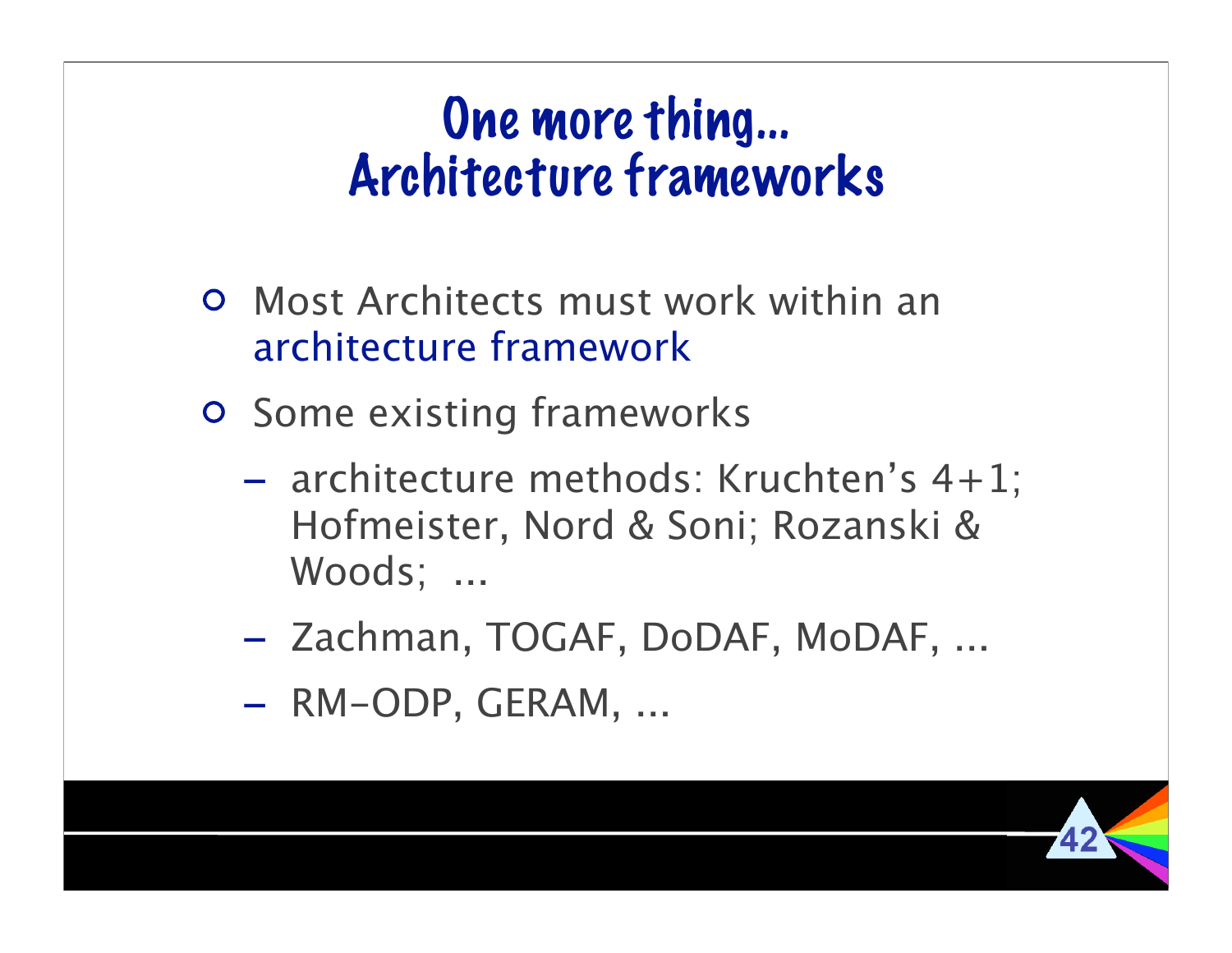## Architecture frameworks

#### architecture framework:

- a predefined set of concerns, stakeholders, viewpoints, and viewpoint correspondence rules; established to capture common practice for architecture descriptions within specific domains or user communities
- New conformance points ("shalls") for the Standard

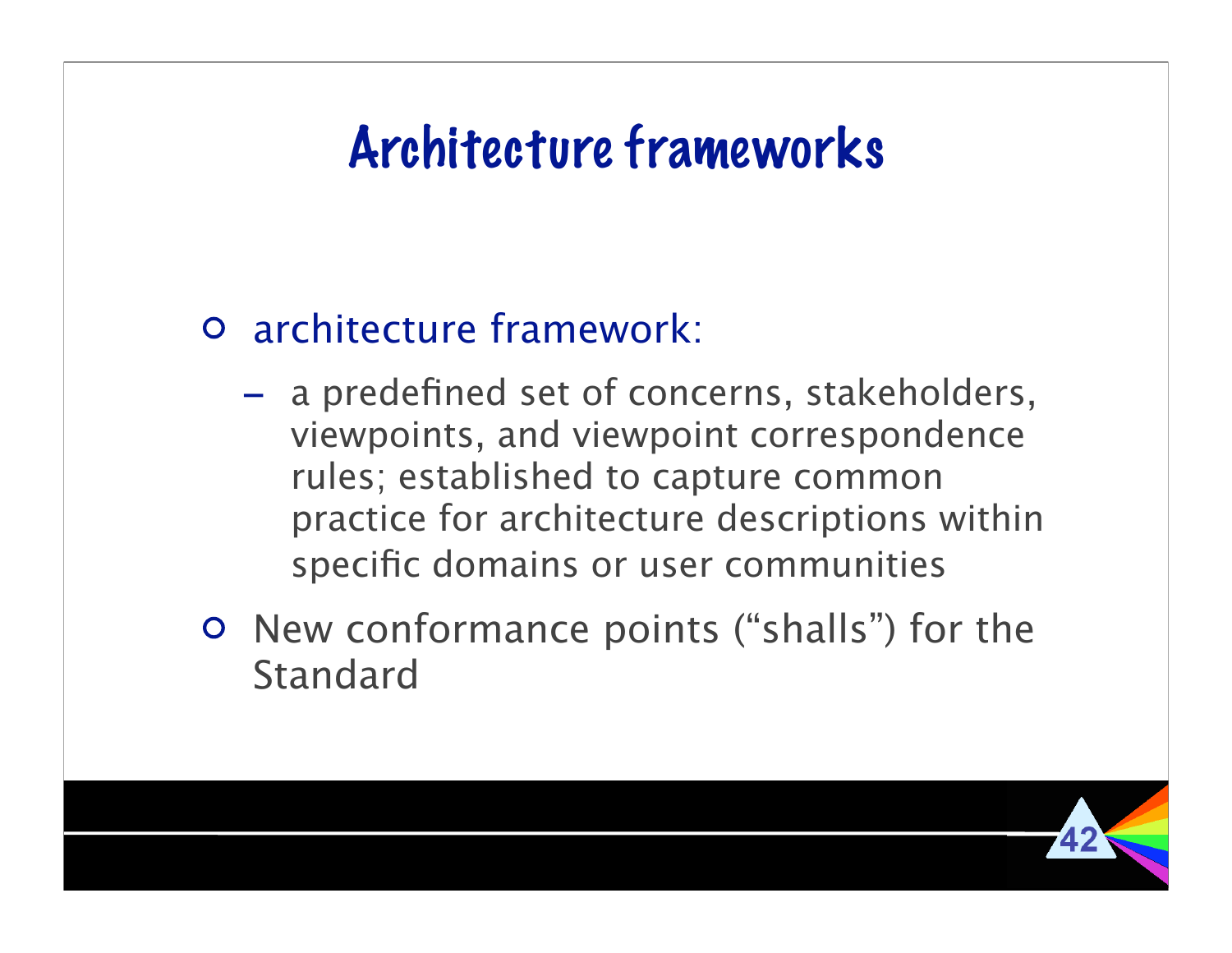## Architecture frameworks

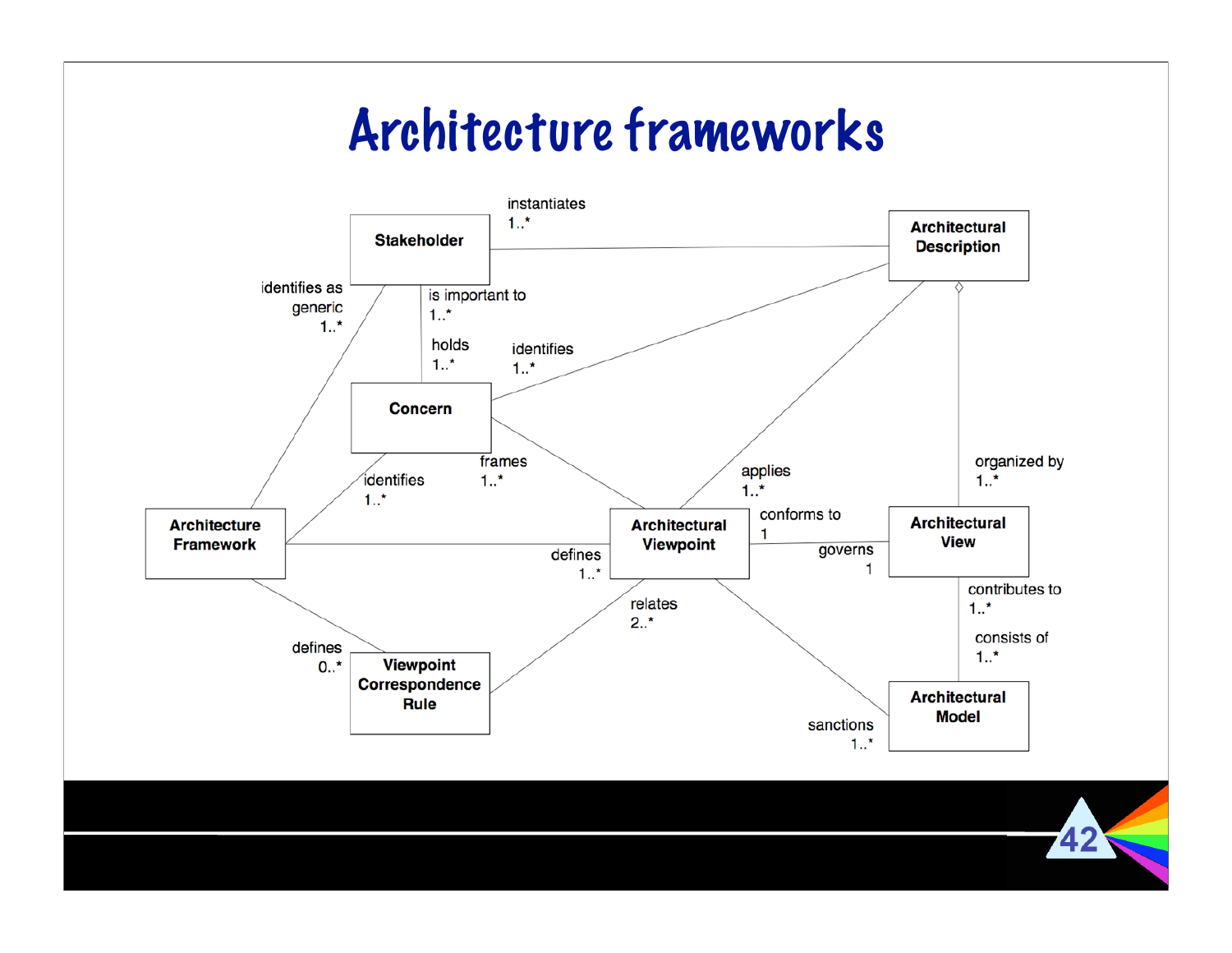## Architecture frameworks & Conformance

- Conformance of a framework to Standard
	- identifies stakeholders, concerns, viewpoints, rules
	- metamodel reflects Standard metamodel
- Conformance of an AD to a framework
	- AD's data includes that specified by framework definition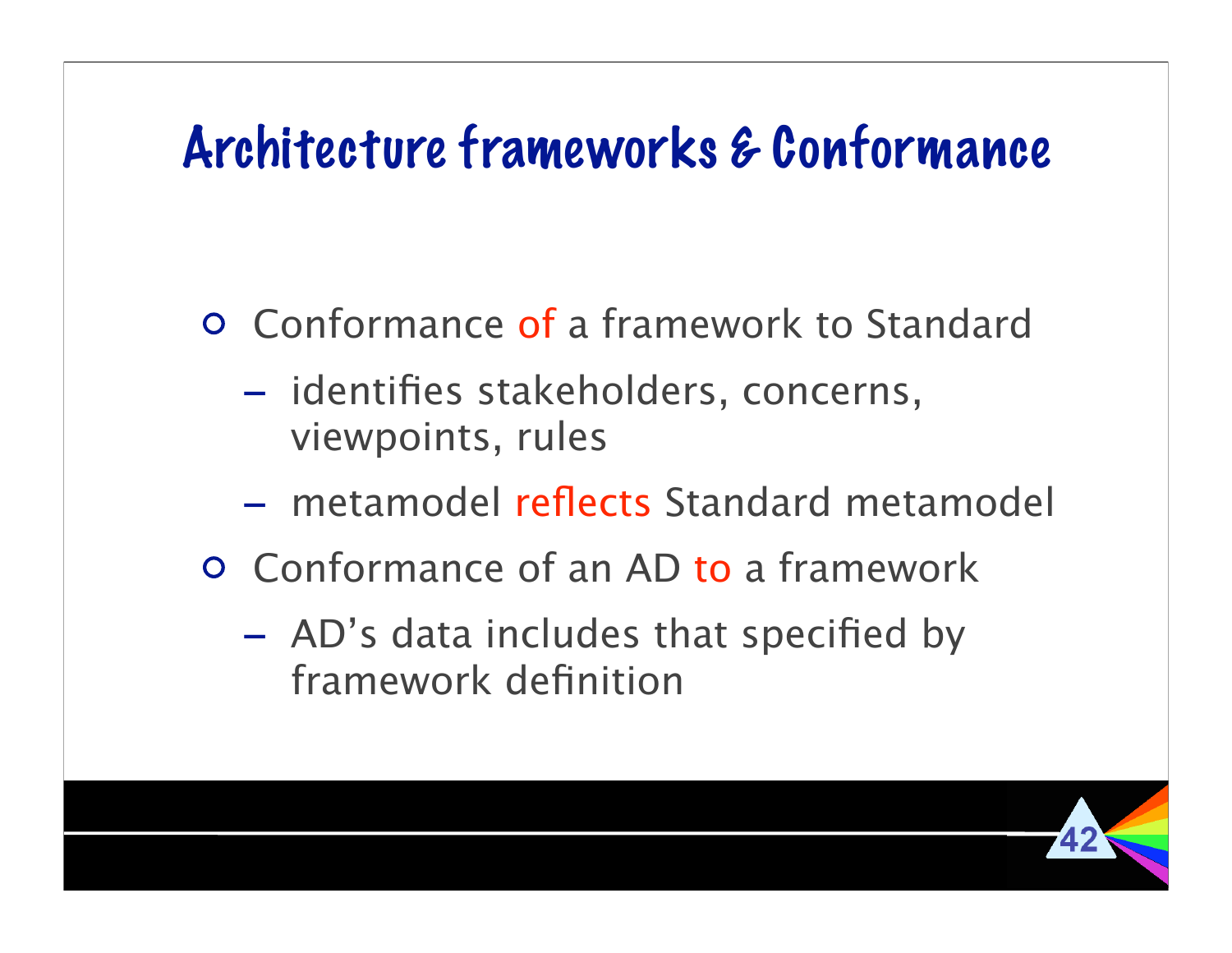## For more information...

- Visit web site, join users email group
- To participate in revision:
	- become an IEEE reviewer of revision drafts, or
	- join your ISO national member body

http://www.iso-architecture.org/ieee-1471/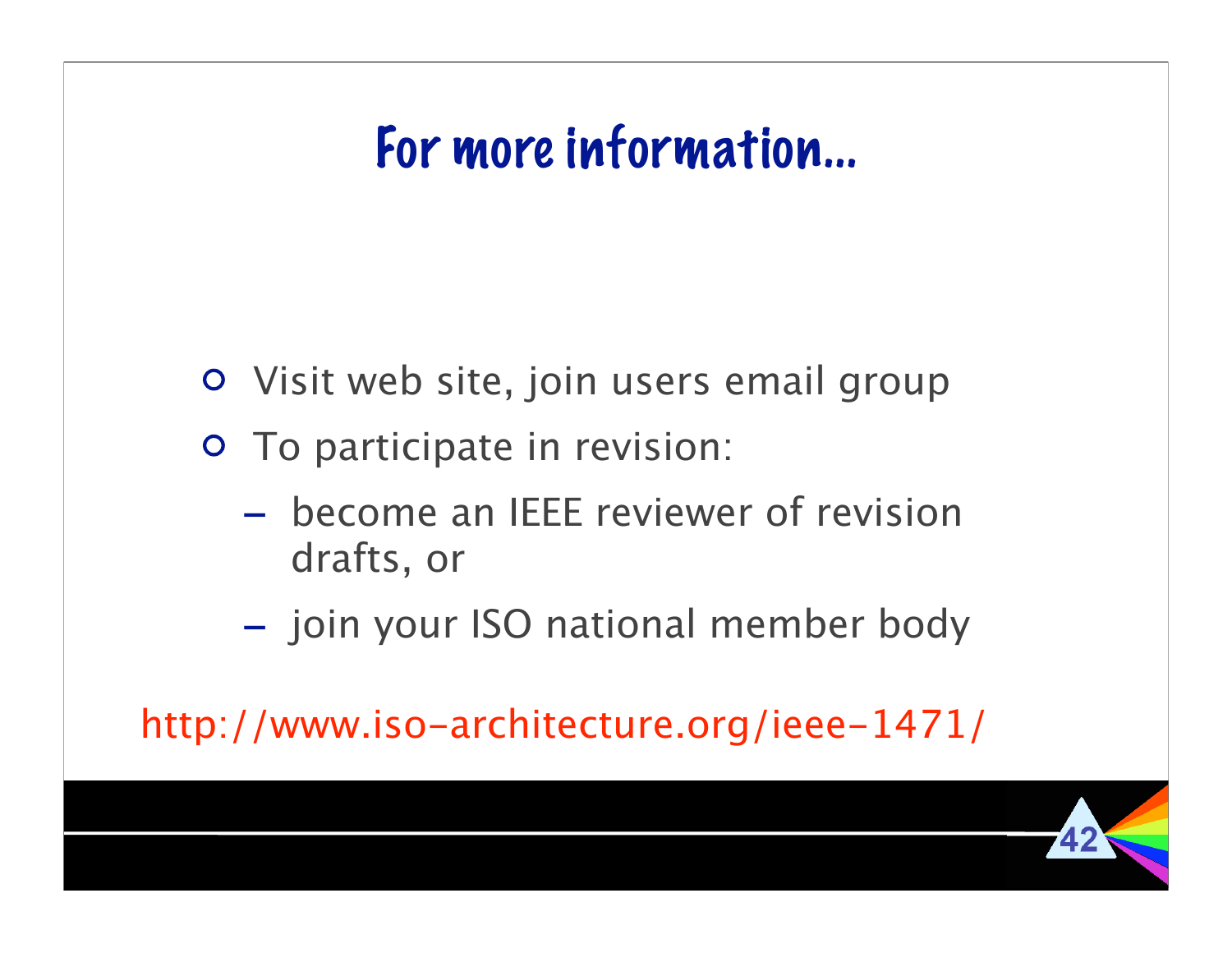## Reviewing Architectural Descriptions

#### WICSA 2008 Workshop

wiki: http://wwwp.dnsalias.org/wiki/Wicsa7:Workshop:Reviewing Architectural Descriptions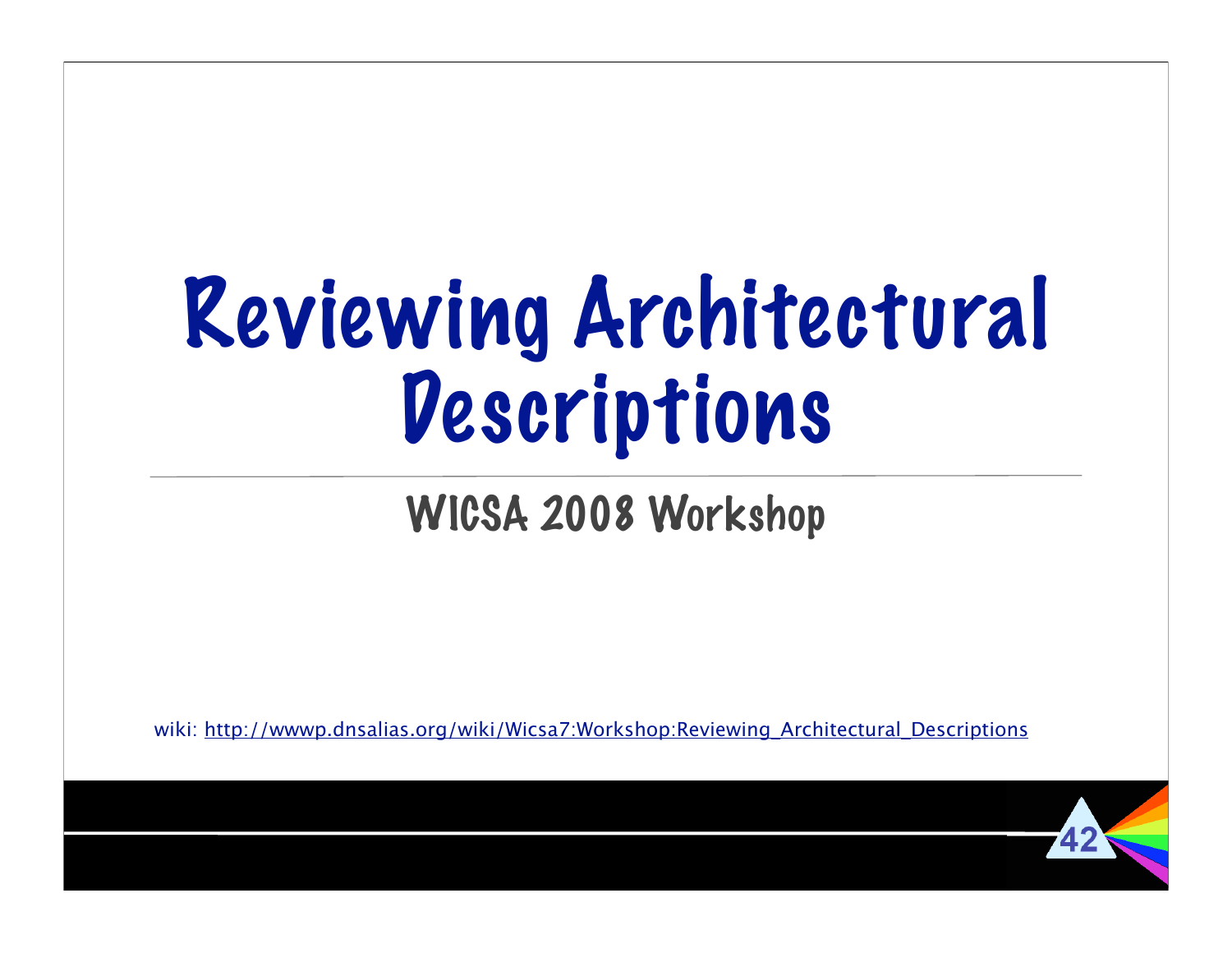## WG 42 Interests

- **O** Is Review of Architectural Descriptions ripe for standardization?
- **O** Can we consider this in on-going revision of ISO 42010 (né IEEE 1471)?
- Can we express it in a "process-neutral" manner?
- **O** Is current conceptual model adequate to capture evaluation?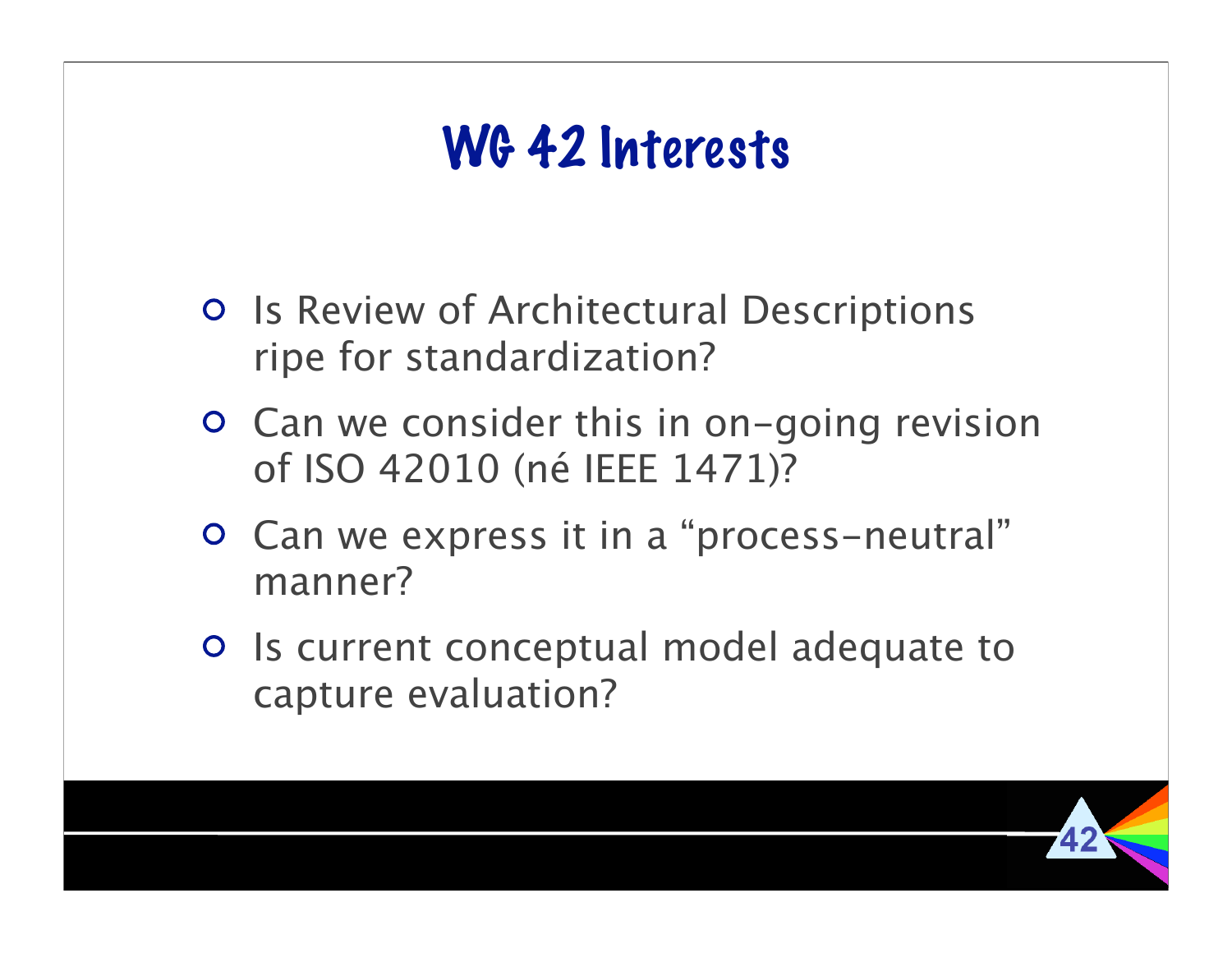## WG 42 Work Program

- 42000 series on architecture
- o possible future work
	- standard viewpoints
	- architecture evaluation/ assessment
	- processes for architecting
- ontologies
- 42000 branded items

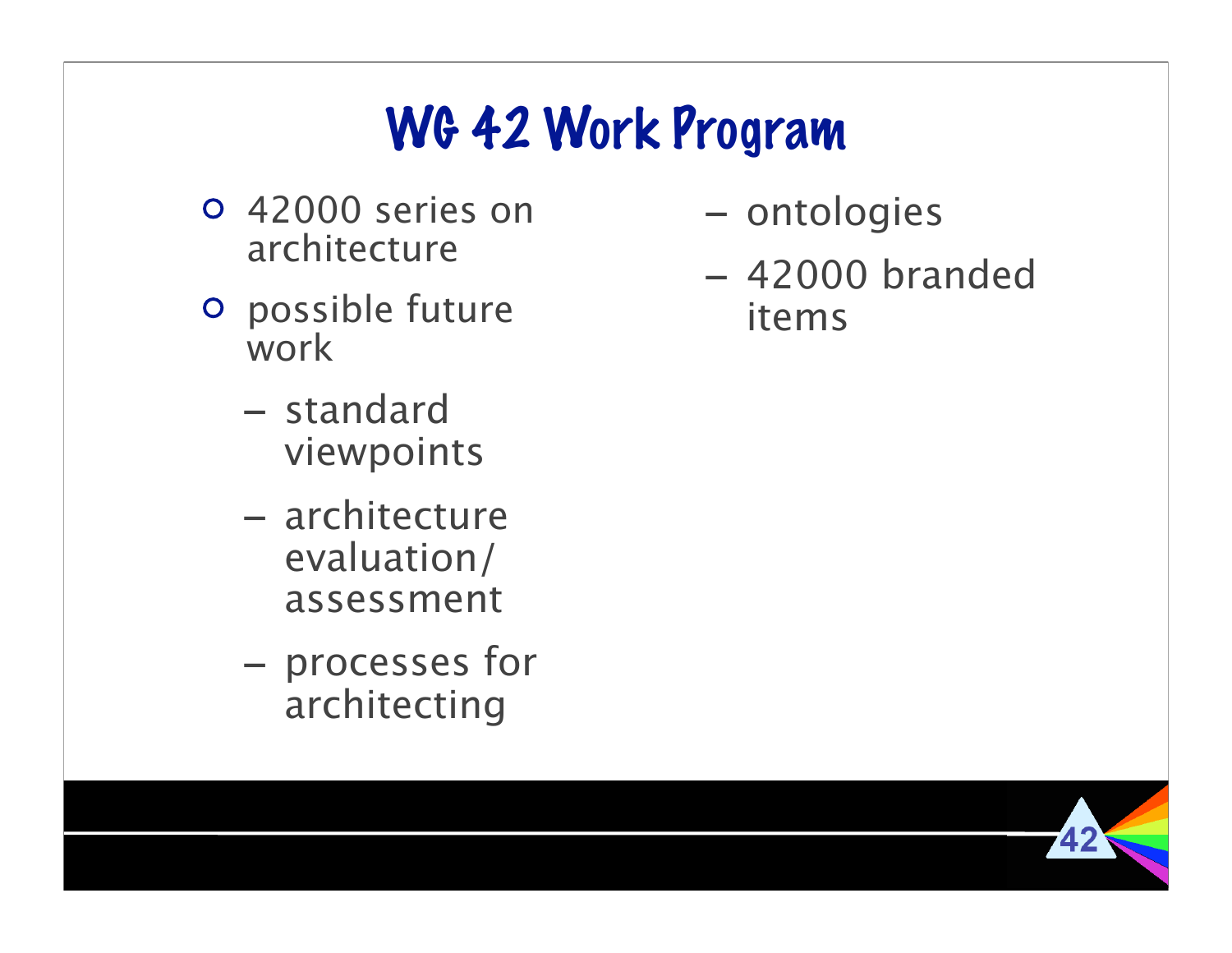## ISO/IEC 42000 Certification

- Guarantees high quality architecture practices
- **O** Suggests risk-reduction for both suppliers and acquirers
- "Improves World trade" **42000**



**A**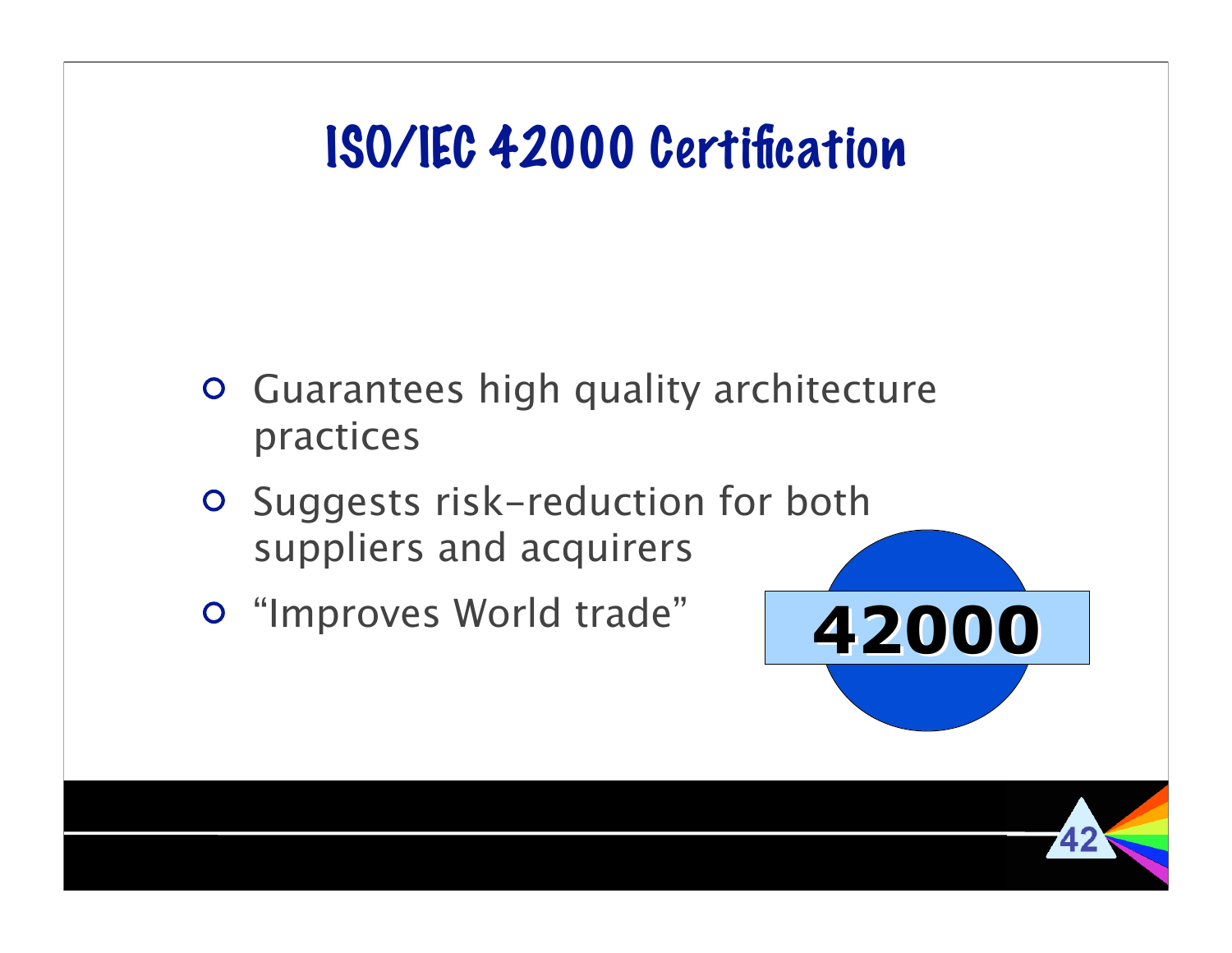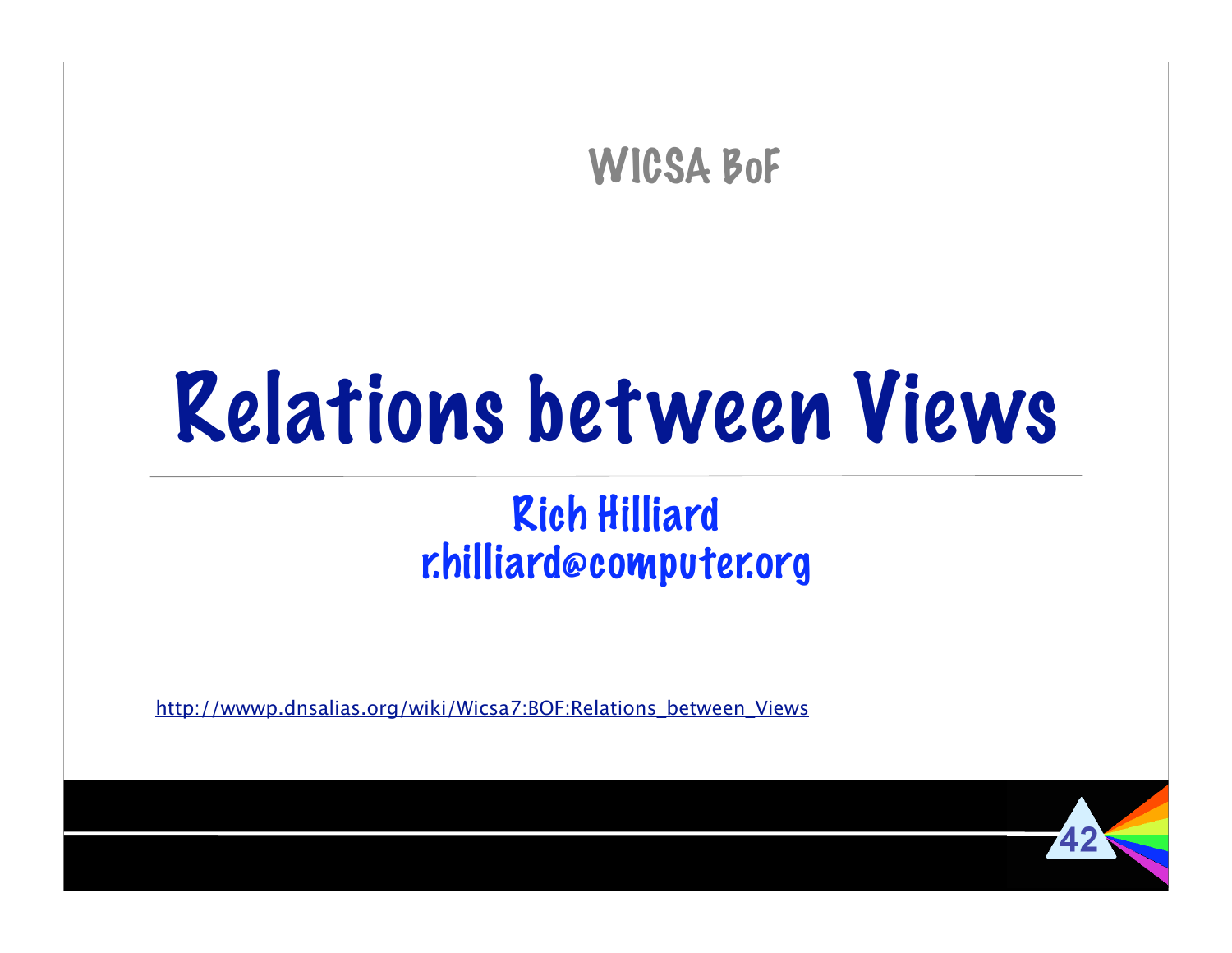## Relations between Views

- o IEEE 1471:2000 requires analysis and recording of any inconsistencies between views
- Can we do better in ISO 42010 revision?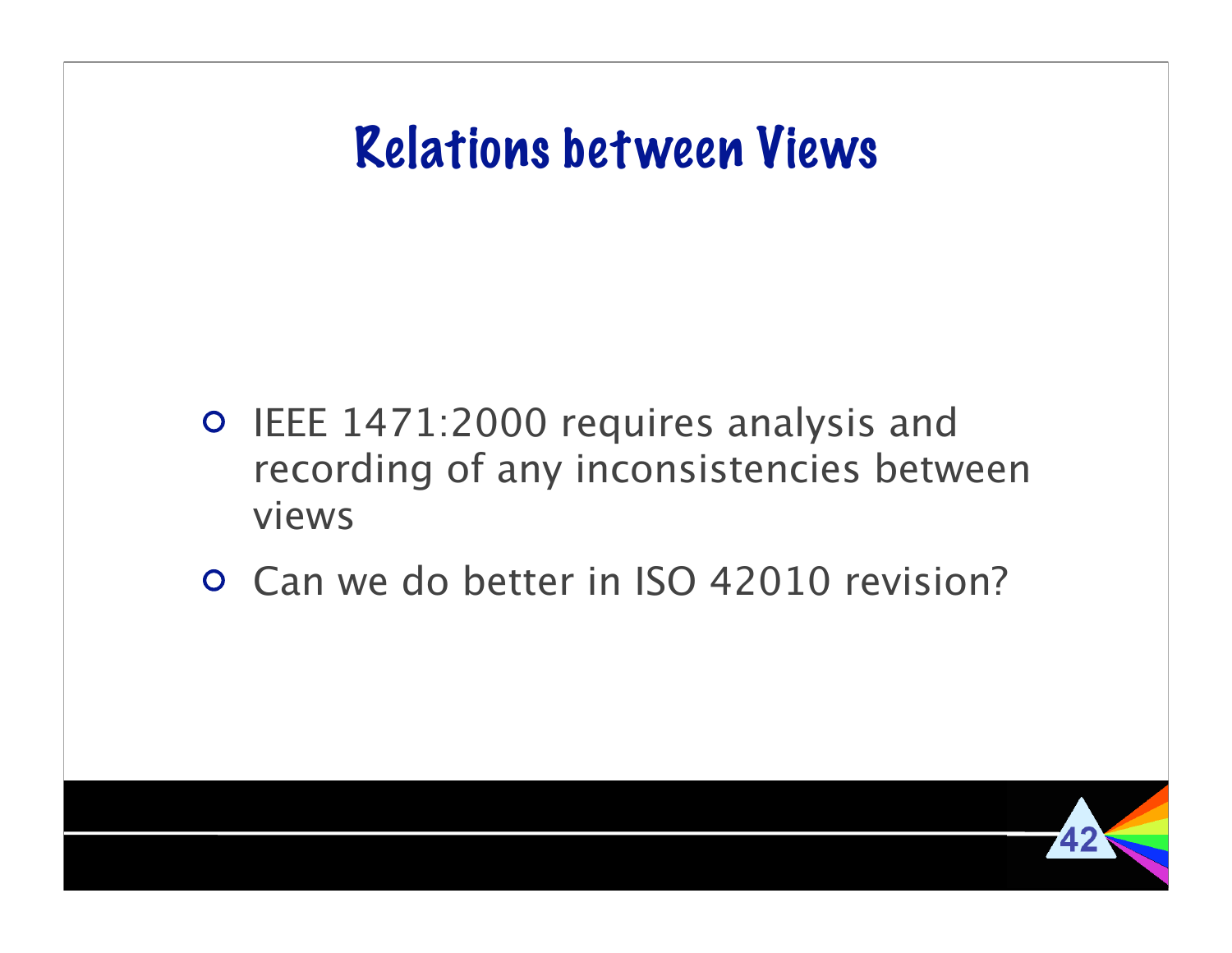## Current proposal (WD1)

- **O** Introduces new mechanism, view correspondences (VC)
	- records a relation between two architectural views
	- used to capture: a consistency relation, a traceability relation, a constraint or obligation of one view upon another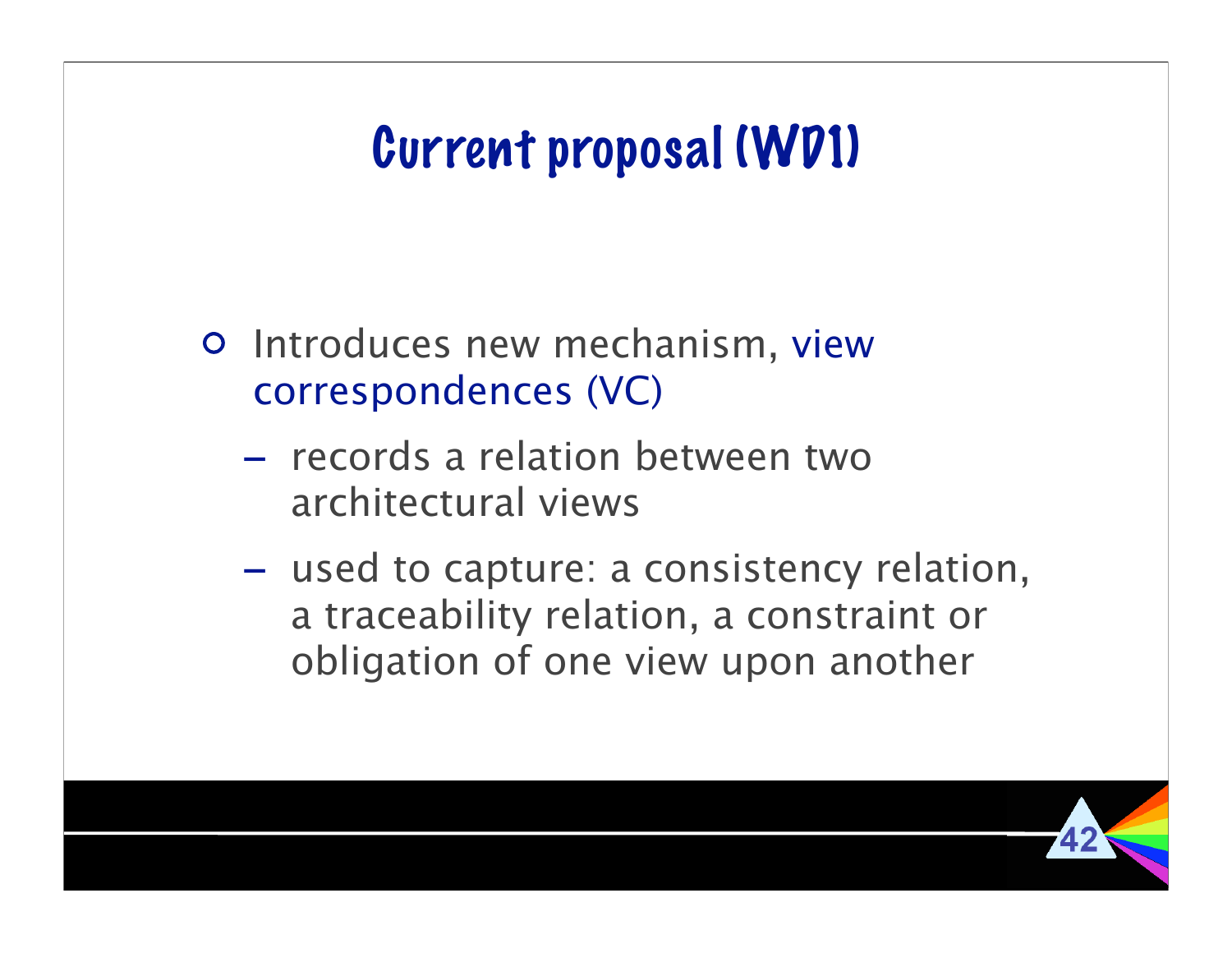## Current proposal: VC example



Consider two views of a system, S, a software component view, SC(S), with software elements, e1, ... e6, and a hardware view, HW(S), with hardware platforms, p1, ... p4

A view correspondence expressing which software elements execute on which platforms might be:

ExecutesOn = {  $(e1, p1)$ ,  $(e1, p4)$ ,  $(e2, p2)$ ,  $(e2, p3)$ ,  $(e3, p3)$ ,  $(e4, p4)$ ,  $e6, p2)$  }

42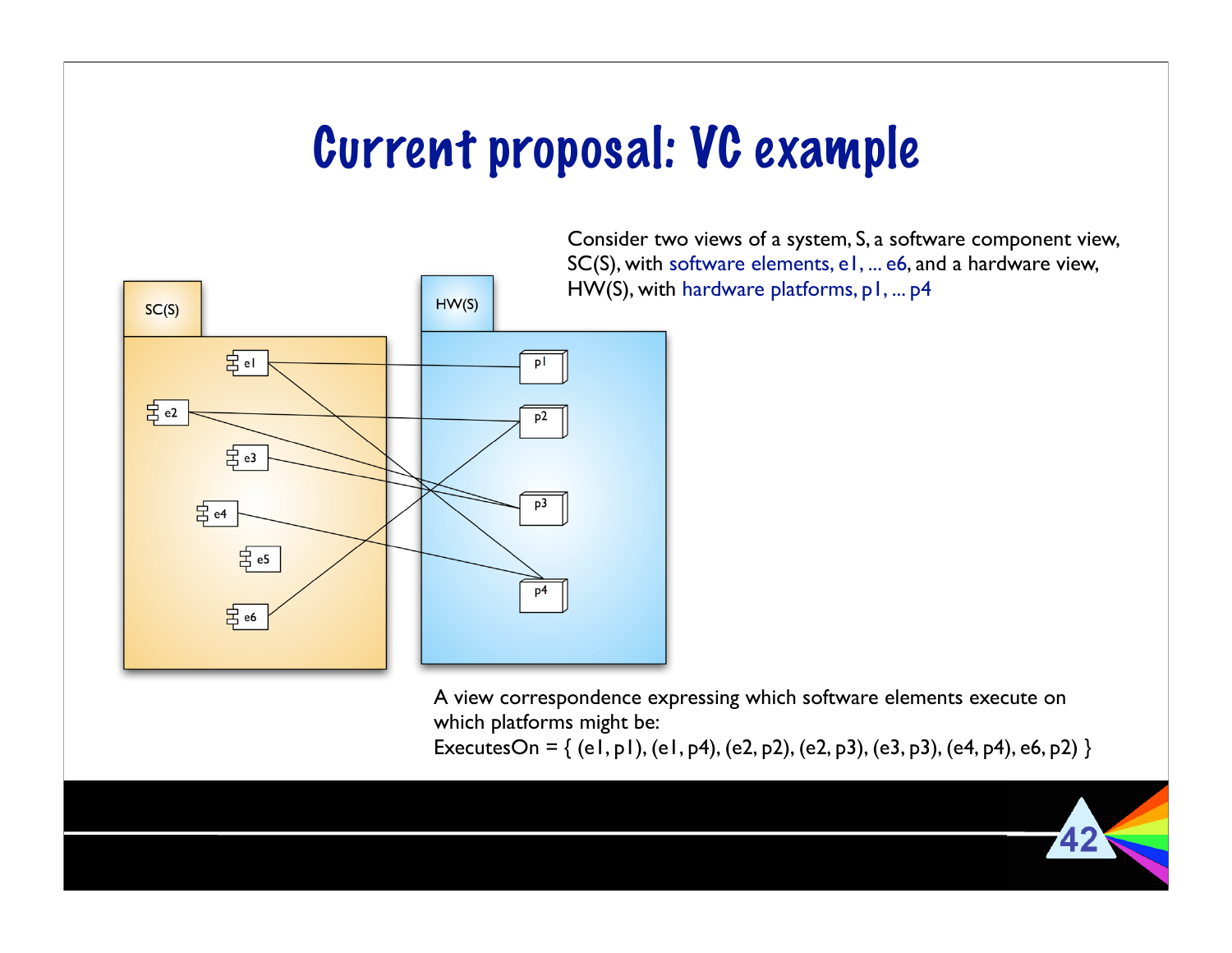## Current proposal: VCs & VCRs

- A viewpoint correspondence rule (VCR) expresses a contract between two architectural viewpoints, realized by a VC
- VCR either holds in its VC, or is violated by the VC
- Example: Every software element, ei, as defined by SC(S), must execute on one or more platforms,  $p_i$ , as defined by HW(S)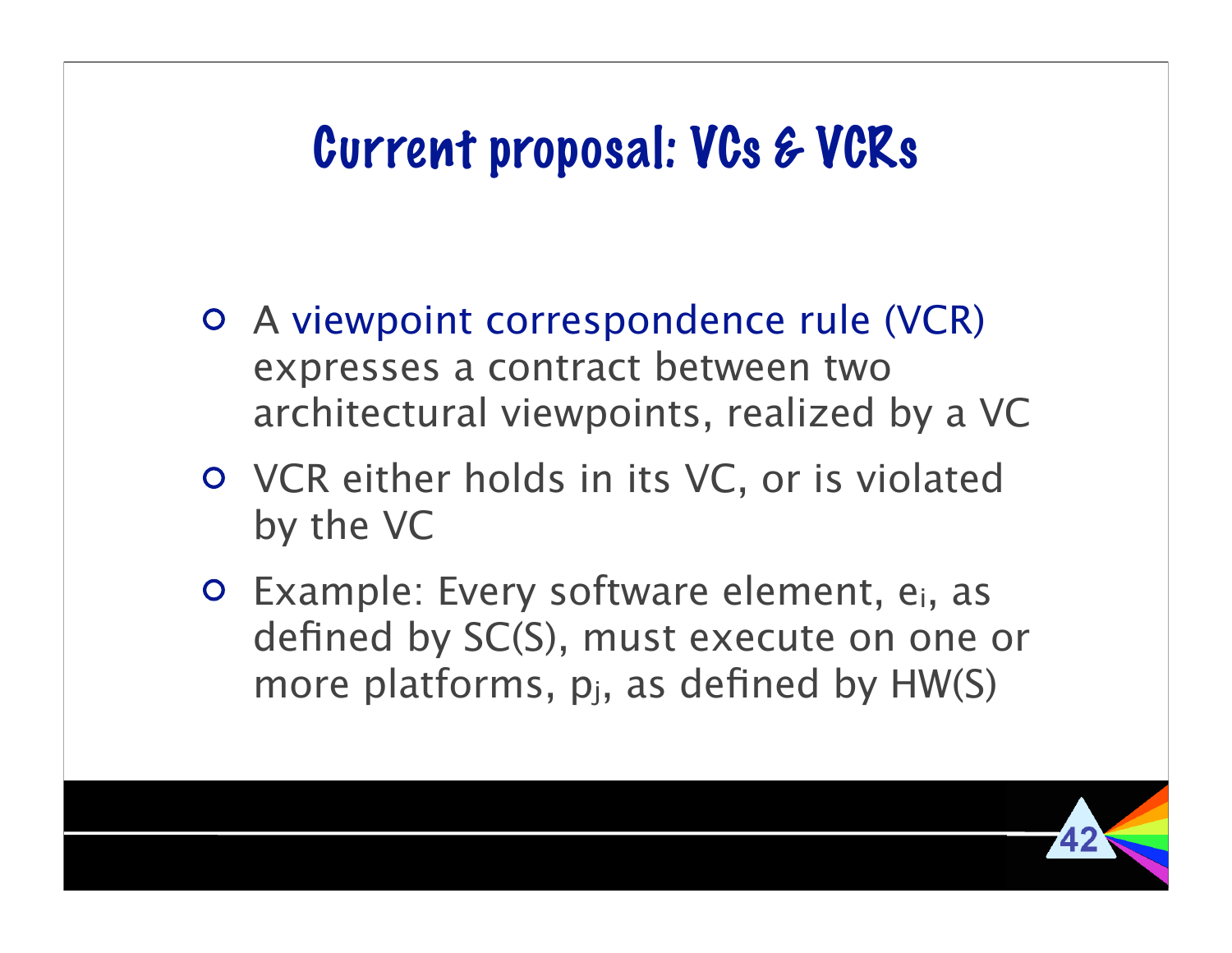## Beginnings of a model



42